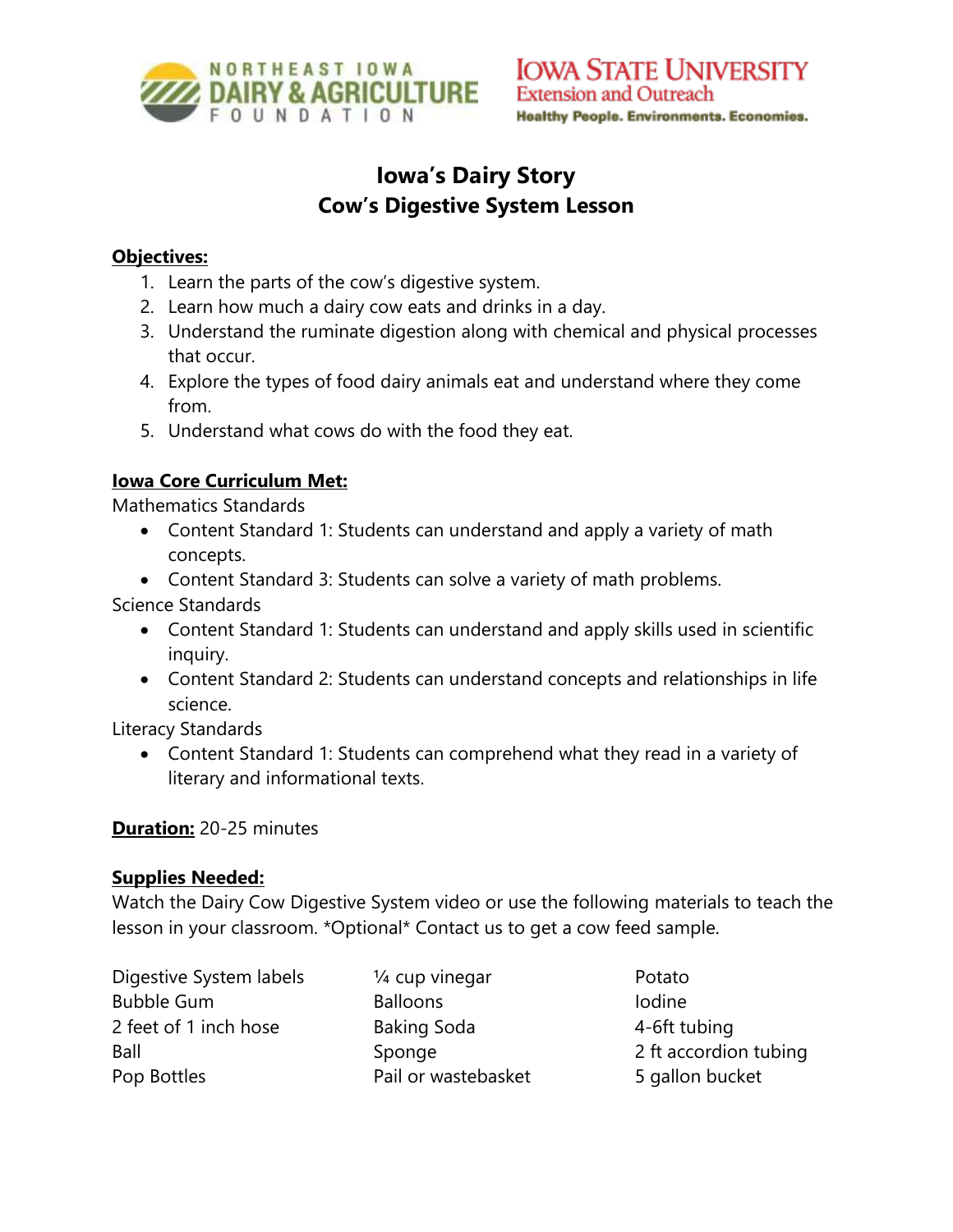#### **Lesson Preparation:**

- 1. Gather the materials listed above. Materials include: Pop bottle, digestive system labels (Mouth, Esophagus, Rumen, Reticulum, Abomasum, Omasum, Small Intestine, Large Intestine), 2 feet of 1 inch hose, sponge and pail, small iodine bottle, long piece of small tubing, wide accordion piece of tubing.
- 2. Fill the 5 gallon bucket with water to cover the sponge inside.
- 3. Cut potato in half or quarters.
- 4. Put ¼ cup of vinegar in the pop bottle and use the funnel to put 2 teaspoons of baking soda inside the balloon. Place balloon end securely on top of pop bottle, but make sure balloon end that is holding the baking soda is hanging to the side so baking soda doesn't interact with vinegar yet.

## **Teaching the Lesson:**

#### **1. Ruminant Animals**

Cows are ruminant animals. Does anyone know what that means? (It means they have four parts or compartments to their stomach which allows them to eat a variety of grasses and corn.) Who can tell me some other animals that might be ruminant? Hint: Think about animals that are similar to cows. Example of similar animals.

| Alpacas      | Camels  | Giraffes | Reindeer      | Yaks |
|--------------|---------|----------|---------------|------|
| Antelope     | Caribou | Goats    | Sheep         |      |
| Beef Cows    | Deer    | Llamas   | Water Buffalo |      |
| <b>Bison</b> | Gazelle | Moose    | Wildebeest    |      |

All Ruminants have cloven hoofs, which means they have two pieces to their hoofs. Show the cow's hoof that is on display. The only animal that is a ruminant that does not have a cloven hoof is a camel and the only animal that has cloven hoofs but is not a ruminant is a pig.

## **2. Parts of the Cow's Digestive System**

To help you understand the parts of the digestive system and what each does I am going to have you help by demonstrating what each part of the digestive system is doing for the animal. A few of you will get a label to help us demonstrate what each of the part of the stomach does. *(Hang the labels around the neck of the youth to help them remember what each part is called. Point out the part of the stomach on the model cow as each part is discussed.)*

A. **Mouth**—is for chewing the food. A cow chews about 18 hours a day**.** *(Give the youth a piece of gum to chew; they need to keep doing this throughout this activity. If someone has a second hand watch, have someone time the number of chews the child does in one minute. Try to get one student involved in counting to include more of the youth. (most have 54-60 chews) This is very similar to a cow.*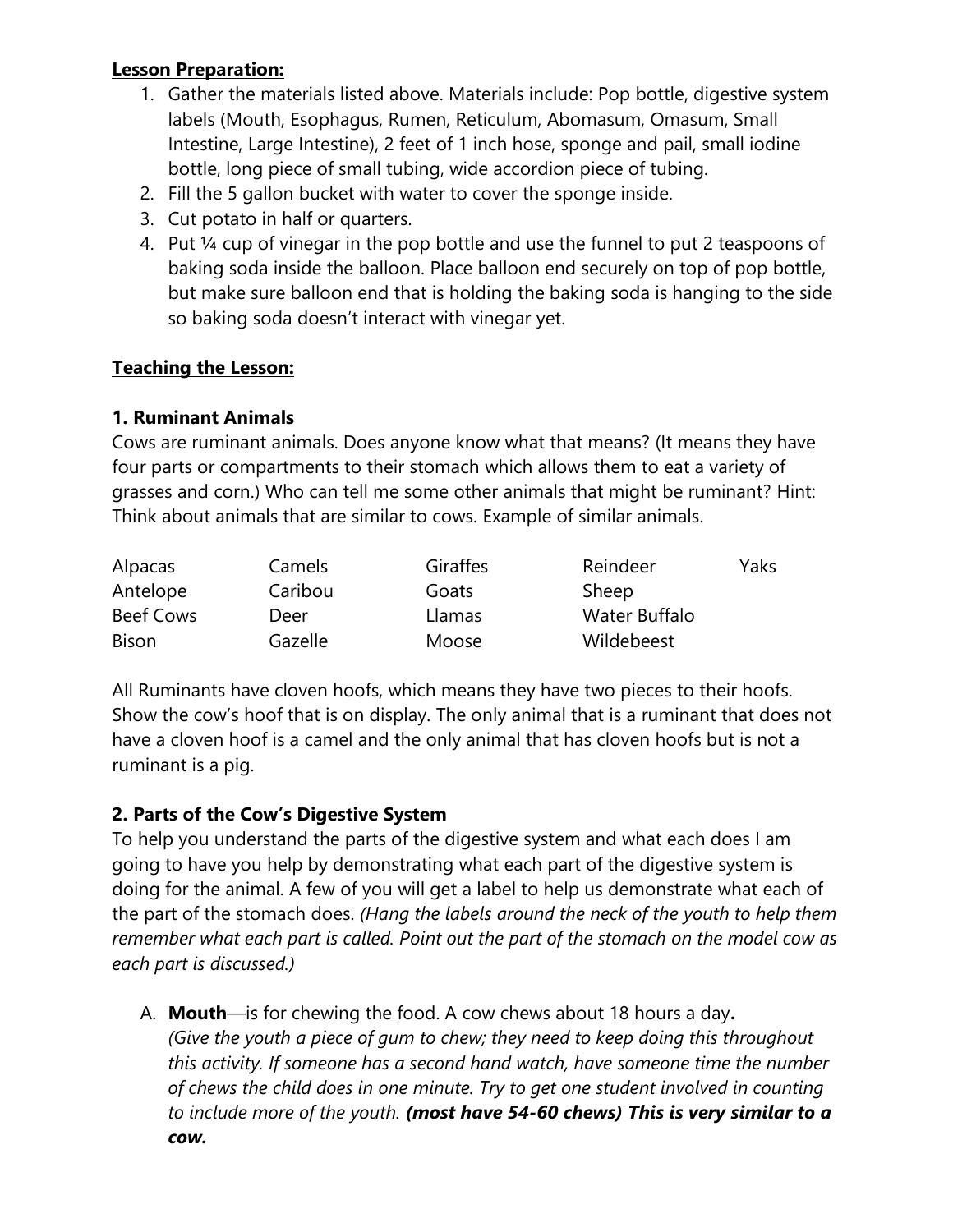In the Reticulum the cow creates a ball of feed called a "bolus" which they regurgitate back to the cow's mouth for further chewing. A cow will chew a piece of cud for about 45-50 chews then swallow and regurgitate another piece of cud. In one day a cow will regurgitate and rechew about 60 pounds of food.

- B. **Esophagus**—is used for swallowing and passing feed. The esophagus in a cow allows food to be swallowed as well as bring food back up for the cow to chew. *(Give the youth a hose about 1 inch in diameter and 2 feet long) Have the student move the hose up and down to show the movement of food up and down the esophagus.*
- C. **Rumen**—the main job of the rumen is to break down the food. Here food is fermented and the feed is further broken down. In a day a cow will produce 50– 80 quarts of saliva which is added to the rumen. **Who can tell me about how many gallons of saliva that is? How many quarts are in a gallon?** (answer: 12.5-20 gal. That is 3-4 five gallon pails of saliva show pail.)

The food is constantly moving and churning. The rumen can hold up to 25 gallons of materials. That is 5 of these buckets. *(to represent the fermentation process give the child a pop bottle with ¼ cup of vinegar in it, place the balloon that is filled with 2 teaspoons of baking soda inside. Place the balloon over the lip of the bottle and when ready have the youth tip the balloon up so that the baking soda falls into the vinegar.)* Ask the students what is being made. *(Help them understand that it is a gas.)*

- D. **Reticulum**—is for holding, agitating and digesting. The Reticulum is like a honeycomb with a network of tissue. It holds back large particles of feed so that bacteria can digest it further. This is the area of the stomach that catches any hardware such as nails and wire that a cow may eat. The cow needs to be given a magnet first which will catch the metal. This is where the bolus or the cud is created. *(Give the "reticulum" youth the ball and have them throw the ball to the "mouth" youth.)*
- E. **Omasum**—Here the water is removed from the feed. *(Give the youth a sponge that they squeeze the water out of into the wastebasket)*
- F. **Abomasum**—often called the true stomach. Here enzymes and acids are secreted and produced to break down the feed. *(Give the youth a potato and apply small strip or design of iodine.)* Let's pass the potato so everyone can see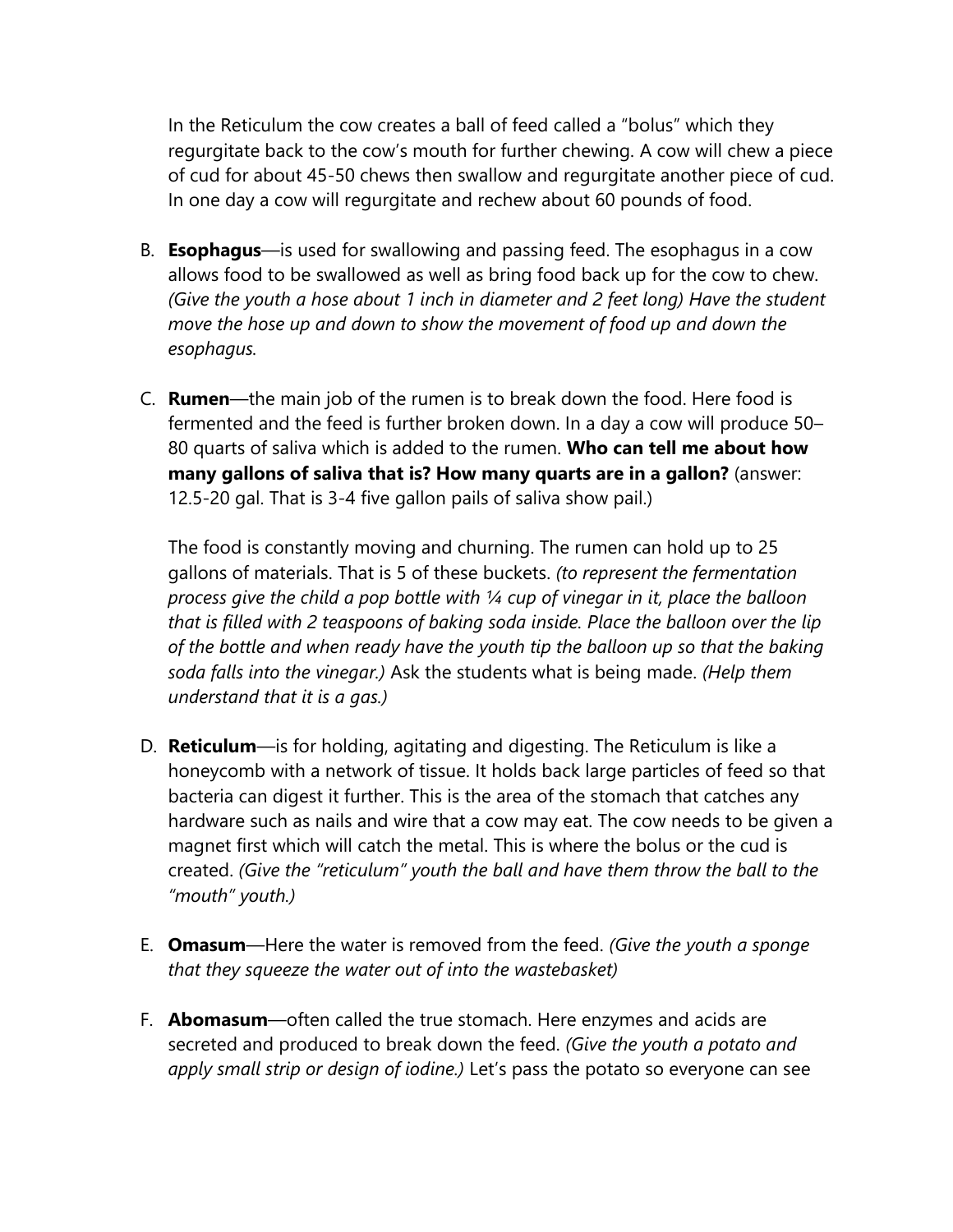what is looks like and then we will look at it again when we get to see the chemical reaction that is happening in this compartment of the stomach.

- G. **Small Intestine**—here additional digestion takes place and nutrients are absorbed. The small intestine is about twenty times the length of the cow or the length of 3 buses head to tail. *(Give a youth a piece of the smaller diameter tubing to represent the intestine.)*
- H. **Large Intestine**—this is the last portion and can hold about 40 quarts. **How many gallons is 40 quarts?** (10 Gallons) Its main function is to absorb water. *(Give the youth a piece of the larger diameter tubing to represent the intestine.)*

## **3. What Cows Eat - \*OPTIONAL\***

There are samples of alfalfa hay, alfalfa silage, corn silage, cotton seed, ground corn, mineral, protein pellets, and Dried Distillers Grain to pass around for the youth to see.

- A. Alfalfa Hay- How is it made? Cut down in the field and left to dry for a few days and then baled.
- B. Alfalfa Silage or Haylage- How is it made? Cut down in the field, chopped into small pieces by a machine and put into wagons, when it is wet, then stored to keep in fresh in a silo, bunker or silage bag. *(Tell them they will get to see each of those during the tour)*
- C. Corn Silage- How is it made? Chopped into small pieces right out of the field by a machine and put into wagons also stored like haylage.
- *D.* Cottonseed- Has anyone seen cottonseed before? *Show picture of cottonseed in container, explain the seeds are inside the white ball.*
- E. Ground Corn- this is dry corn that is ground up into small pieces, it makes it easier for the cows to digest and they get more nutrients from the corn.
- F. Mineral- How many of you took your vitamins this morning? These are the vitamins and minerals that we give our cows.
- G. Protein Pellets- How do we get our Protein? By eating meat. This is protein for the animals and it is made from other plants.
- H. Dried Distillers Grain- What does distillers grain come from? It is a byproduct of Ethanol. Does anyone know what ethanol is? It is a gas that we use in our vehicles. Ethanol is made from corn and the distillers grain is the left over pieces of the corn that are not used in making ethanol.

A cow weighing about 1,350 pounds will eat about 90 pounds of feed plus 40 -50 gallons of water each day. The cow will also make about 125 pounds of manure from all that food they eat.